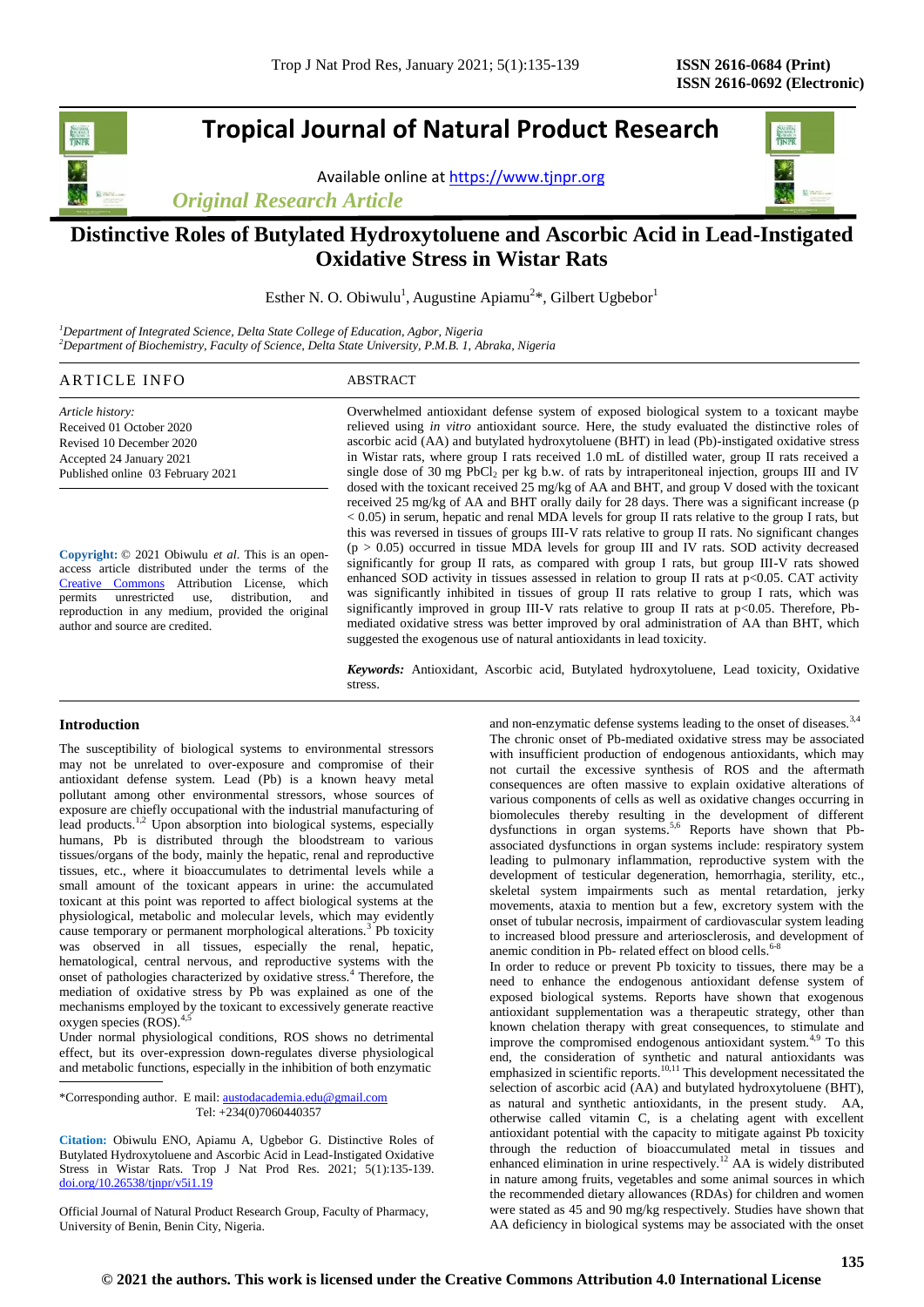of anaemia, scurvy, deterioration of muscle tissues, infectious diseases, and atherosclerosis.<sup>13,14</sup> It plays a metabolic role in wound healing through modulation of collagen synthesis and in the biosynthesis of neurotransmitters.<sup>15,16</sup> The functional role of AA during the oxidation of metals as well as the regeneration of other antioxidants, particularly β-carotene and α-tocopherol were reported in literature, where the industrial value (as it pertains to preservation of aroma, flavour, optimization of nutrient content and prolonged shelf life of processed foods) and medicinal uses (as a therapeutic requirement for diabetes, inflammatory disorders, obesity, stroke, cancer, cataracts and glaucoma) of AA were evidently highlighted.<sup>13,15,17</sup>

As a synthetic phenolic antioxidant, however, BHT is used as food additive at considerable dose in fat-rich foods and cosmetic products to act against lipid oxidation reactions with the aim of reducing deterioration.<sup>18,19</sup> Although the use of BHT as an antioxidant in foods and cosmetics was identified, but its  $LD_{50}$  was well established with a numerical equivalence that is >2970 mg/kg during oral administration in rats. The exposure of rats to high dose of BHT was associated with the inhibition of prothrombin in the hepatocytes thereby leading to hemorrhagic death.<sup>18</sup> Primarily, the cytochrome p450-dependent metabolism of BHT occurs in the liver with the formation of BHTquinone derivative, which has increased affinity for cysteine-rich molecules thereby leading to hepatotoxicity.<sup>18,20</sup> Scientific reports have shown the efficacy of BHT against a broad spectrum of lipidcoated viruses, where it may function as a promoter or anti-promoter agent during carcinogenic process. $21$  As a concern of novelty, the comparative distinction between BHT and AA with synthetic and natural antioxidant origins during Pb-instigated oxidative changes in tissues of exposed rats was central in this study.

### **Materials and Methods**

#### *Chemicals*

All chemical reagents used in this study were of analytical grade and obtained from Sigma Aldrich, USA.

#### *Animal models used in presents study*

A total of thirty (30) male Wistar rats (140-182 g, 3 months old) were procured from the Department of Biochemistry, University, Benin, where animals were kept in standard metabolic cages for two weeks of acclimatization. Based on the experimental design, the rats were subjected to treatment for Twenty-eight (28) days, following standard experimental protocols such as nutritional status (regular rat chows & water *ad libitum*) and environmental conditions (like  $26 \pm 1^{\circ}$ C, 12-12 h light/dark cycle &  $46 \pm 1\%$  R.H) respectively. The study adheres strictly to international ethics for handling and caring for experimental animals, as highlighted by the European Community Act of 1986.

#### *Randomized experimental block design*

By randomized block design, five experimental groups labelled I-V with six rats ( $n = 6$ ) each were obtained. Groups I and II served as negative and positive controls respectively. Based on the report presented by Obiwulu<sup>19</sup> that a single dose administration of 30 mg of PbCl<sub>2</sub> per kilogram body weight instigated oxidative stress in Wistar rats by intraperitoneal injection. This was administered to group II-V rats, where group III rats received 25 mg/kg of AA per day for 28 days via oral route. Group IV rats received 25 mg/kg of BHT dissolved in corn oil per day for 28 days through oral administration. In each case, 25 mg of AA and BHT were administered orally per kg body weight of rats daily for 28 days to group V rats. All oral administration was done by means of a gavage

#### *Post-experimental sampling*

At the end of 28 days treatments, blood samples were obtained by heart puncture, after overnight fast of rats, by means of hypodermal syringe into EDTA bottles and transported immediately to the laboratory for centrifugation to collect supernatants at 2,500 revolution per minute (rpm) for 10 min. The hepatic and renal tissues were excised, washed with pre-chilled normal saline, where 10 % of each tissue (i.e. liver and kidney) were homogenized in 10 mL of 0.05 M phosphate buffer (pH 7.4) and was centrifuged using Search-Tech Laboratory Centrifuge at 15,000 rpm for 20 min for supernatants. All supernatants were collected and refrigerated at  $4^{\circ}C$ for further biochemical analyses.

# *Biochemical analyses*

Protein content in each tissue can be determined following the assay protocol outlined by Lowry *et al.*<sup>22</sup> using bovine serum albumin.<sup>22</sup> As a biomarker of oxidative stress, thiobarbituric acid reactive substances (TBARS) in terms of malondialdehyde (MDA) levels were measured according to the method of Shafiq-ur-Rehman *et al.*<sup>23</sup> based on colour formation. The pink colour obtained during the assay was measured spectrophotometrically at 535 nm. Enzymatic assays, which involves superoxide dismutase (SOD) activity and catalase (CAT) activity, were measured to monitor oxidative changes in respective tissues. Thus, SOD activity in tissues was measured in accordance with the assay procedure put forward by Madesh and Balasubramanian  $24$  on the basis of photo-oxidation of nitroblue tetrazolium (NBT). The enzyme activity was monitored at 560 nm and expressed in units/mg protein. Based on the decomposition of hydrogen peroxide  $(H_2O_2)$ , CAT activity was evaluated in accordance with the procedure outlined by Aebi<sup>25</sup> such that the change in absorbance was monitored at 240 nm and its activity was expressed as units/mg protein.

### *Statistical analysis*

Experimental data were subjected to critical statistical analysis, where mean results were represented by bars and the standard error of mean (SEM), in each case, was depicted by error bars for six determinations  $(n = 6)$ . One-way analysis of variance (ANOVA) for the experimental groups was compared and the Schefe's test of significance was applied. Bars with different letters differ significantly at  $p < 0.05$ .

#### **Results and** D**iscussion**

Pb toxicity among heavy metal pollutants occupies a central reference of environmental stressors. Therefore, the present study revealed changes in MDA level, as a biomarker of oxidative stress, in tissues (blood, liver and kidney) of Wistar rats (Figure 1) during treatment with Pb compound, AA, and BHT. Consequently, the single intraperitoneal administration of 30 mg PbCl2 per kg body weight (b. wt) provoked the development of oxidative stress in blood, hepatic and renal tissues of rats with a marked significant increase ( $p < 0.05$ ) in group II rats relative to group I (negative control). However, the oral administration of 25 mg/kg b.wt of AA (group III rats), BHT (group IV rats) and combined effect (group V rats) revealed a significant reduction (p<0.05) in blood, hepatic and renal MDA levels in relation to group II rats (positive control), which was a clear indication of improvement on Pb-instigated oxidative stress in rats. This observation further consolidates the fact that 30 mg/kg b. wt of Pb compound has the capacity to induce oxidative stress.<sup>18,26</sup> The observed increase in MDA level in the respective tissues of group II rats conform with earlier reports that Pb toxicity has the capacity to deplete endogenous antioxidant pool due to excessive production of ROS, hence the marked induction of oxidative stress. Consequently, the observed Pb-induction of oxidative stress in group II rats shows the likelihood of toxicity with disruption of hematological, hepatic and renal functions due to tubular necrosis of the tissues.<sup>6,27</sup> However, group III, IV and V rats (Figure 1), which showed a significant reduction ( $p < 0.05$ ) in MDA levels as compared with group II rats, was a function of AA and BHT with the capacity to scavenge ROS.<sup>28,29</sup> Washio *et al.*<sup>30</sup> revealed that AA initiates direct antioxidant capacity to scavenge Pb-induced excessive synthesis of free radicals thereby protecting biological cells from oxidative damage. Similarly, Obiwulu<sup>19</sup> reported BHT antioxidant capacity to stimulate depleted endogenous antioxidant capacity to significantly reduce Pb-induced ROS. These up-regulatory measures by the supplementation with exogenous antioxidants showed that the tissues of treated rats, particularly group V rats in relation to groups III and IV rats were adequately preserved despite their exposure to toxic effects of Pb.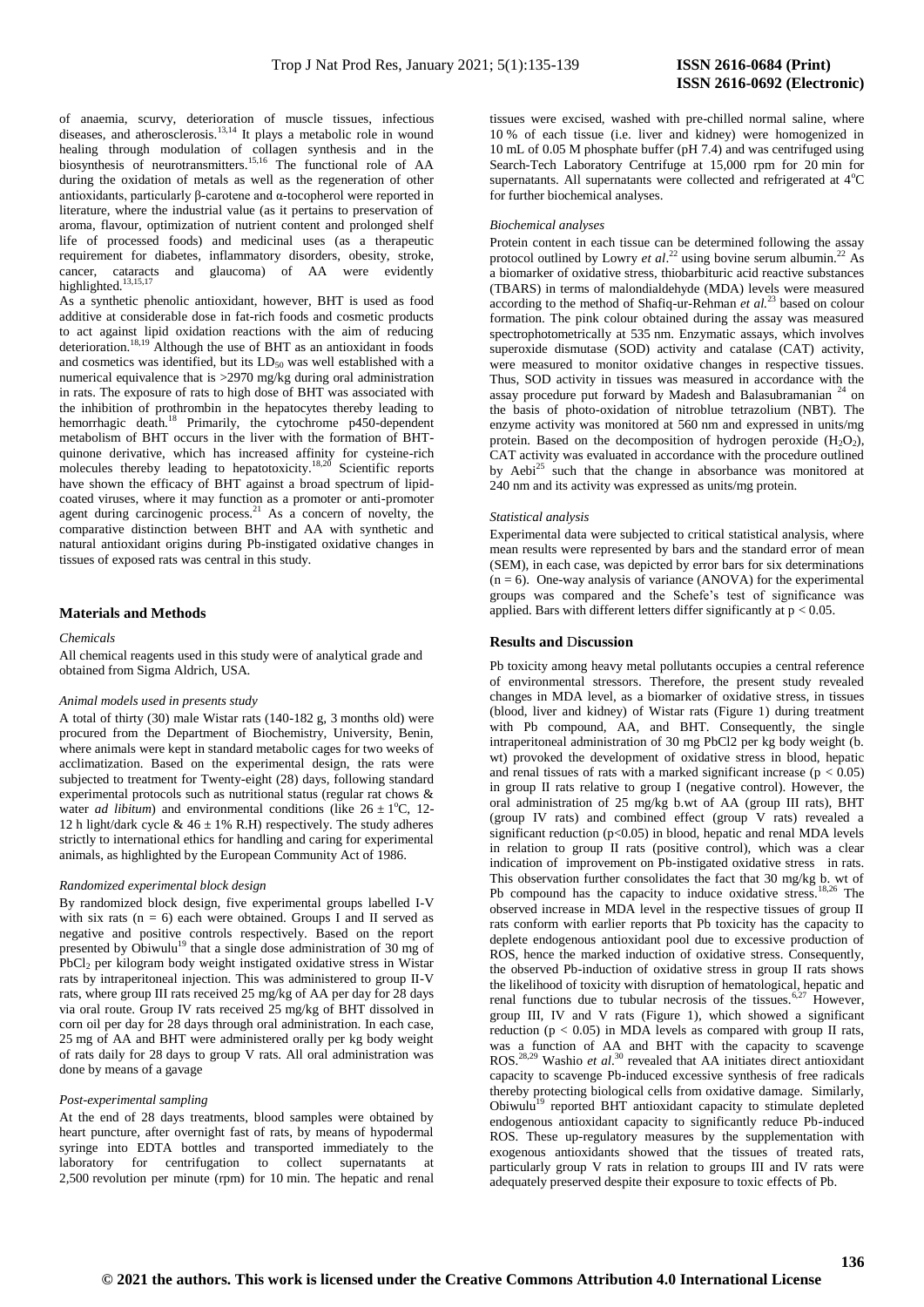The postulation of Pb-instigated oxidative stress reflects its basic mechanism to exerts toxicity in tissues of exposed biological systems, which can be marked with increased MDA levels and exhausted activities of endogenous antioxidant defense systems regardless of their nature.<sup>27,31</sup> SOD activity is one of such endogenous enzymatic antioxidants affected by Pb toxicity. Figure 2 clearly explains the changes associated with SOD activity in tissues of rats exposed to the toxic effect of Pb and exogenous supplementation with natural and synthetic antioxidants (AA and BHT) respectively. Here, there was an inhibitory effect on serum SOD activity in group II rats relative to group I rats at  $p < 0.05$  on exposure to Pb. Although no significant difference  $(p > 0.05)$  was observed in serum SOD activity for group III and IV rats exposed to the toxic action of Pb, but AA and BHT supplementation led to significant increase ( $p < 0.05$ ) in serum SOD activity for group III and IV rats, as compared with group II rats. Most importantly, group V rats exposed to the toxic action of Pb showed a pronounced increase  $(p < 0.05)$  in serum SOD activity when supplemented with combined action of AA and BHT (when compared with groups III and IV rats) relative to group II rats. Similar changes were observed in SOD activity for the respective groups in hepatic and renal tissues at  $p < 0.05$ . Basically, exposure to Pb toxicity generates the free radical, "superoxide anion  $(O_2)$ " as a byproduct of oxygen metabolism, which can be further disproportionated into hydrogen peroxide  $(H_2O_2)$  by SOD activity.<sup>4,5,24,32</sup> However, the biological function of SOD activity, as mentioned above, is distorted or truncated by exposure to the toxic effect of Pb, which has been reported to displace SOD's cofactors (Cu and Zn).32 Therefore, the inhibitory effect exerted by Pb on SOD in tissues of group II rats may be attributed to the ability of the toxicant to dislodge the enzyme's cofactors, as earlier reported.<sup>19,27,32</sup> Again, the protection of tissues of exposed rats in groups III, IV and V from oxidative damage , as against group II rats, may not be unconnected with the free hydroxyl (OH) groups present in AA and BHT, which may pair up with the unpaired electron of superoxide anion thereby converting it to a nonradical, as indicated in available literature.<sup>27</sup> Finally, the observed protection of AA on group III rats exposed to Pb toxicity may be attributed to its capacity to regenerate reduced glutathione (GSH), capable of quenching lipid peroxidation chain reaction. $32$ ,

CAT, an antioxidant enzyme known to catalyze the decomposition of H2O<sup>2</sup> into metabolic water (H2O) and molecular oxygen under the influence of  $Zn$  cofactor.<sup>25,27,34</sup> In this empirical survey, exposure to Pb toxicity and co-treatment with different exogenous antioxidant types (AA and BHT) shows the trending mosaic of CAT activity in various tissues of Wistar rats (Figure 3). In group II rats treated with a single dose of Pb by intraperitoneal injection, significant reductions (p < 0.05) in serum, hepatic and renal CAT activities were observed when compared with group I rats. This may be a sign of inhibition of CAT activity in respective tissues of Wistar rats due to over-expression of ROS instigated by Pb toxicity, as a mark of conformity to earlier reports.<sup>4,19,27,31</sup> Pb toxicity has been reported to retard heme biosynthesis and displacement of the enzyme cofactor (Zn), which may eventually inactivate CAT activity over time: the biological function of CAT activity in the tissues is disrupted with subsequent accumulation of  $H_2O_2$  that predisposes the host tissues to health complications and induction of diverse pathologies such as neurodegenerative disorders, cancer and diabetes characterized by oxidative stress.<sup>35,36</sup> However, the inhibitory action of Pb toxicity on serum, hepatic and renal CAT activities was relieved during supplementation of groups III, IV and V rats with levels of AA, BHT and their combinations, as shown in Figure 3. There was significant stimulation ( $p < 0.05$ ) of serum, hepatic and renal CAT activity for groups III, IV and V rats in relation to group II rats, as an indication of truncating Pb-induced synthesis of ROS, and this may be attributed to the proton-donating capacity of AA and BHT.<sup>27</sup> It should be noted that though there were no significant variations ( $p > 0.05$ ) in serum CAT activity for groups III and IV rats, but hepatic and renal CAT activity was significantly higher ( $p < 0.05$ ) in group III rats than group IV rats, which may suggest that AA is a better antioxidant relative to BHT. Despite the toxic action of Pb, the observed stimulating effect of the exogenous antioxidants (AA and BHT) agrees with earlier reports that antioxidants of these sorts stimulate and improve overwhelmed endogenous antioxidant defense system associated with Pb toxicity.<sup>4,9</sup>



**Figure 1:** MDA levels in tissues of Wistar rats exposed to Pb, AA and BHT treatments. Each bar designates mean ± SEM (standard error of mean) for  $n = 6$ , where bars with different letters differ significantly at  $p < 0.05$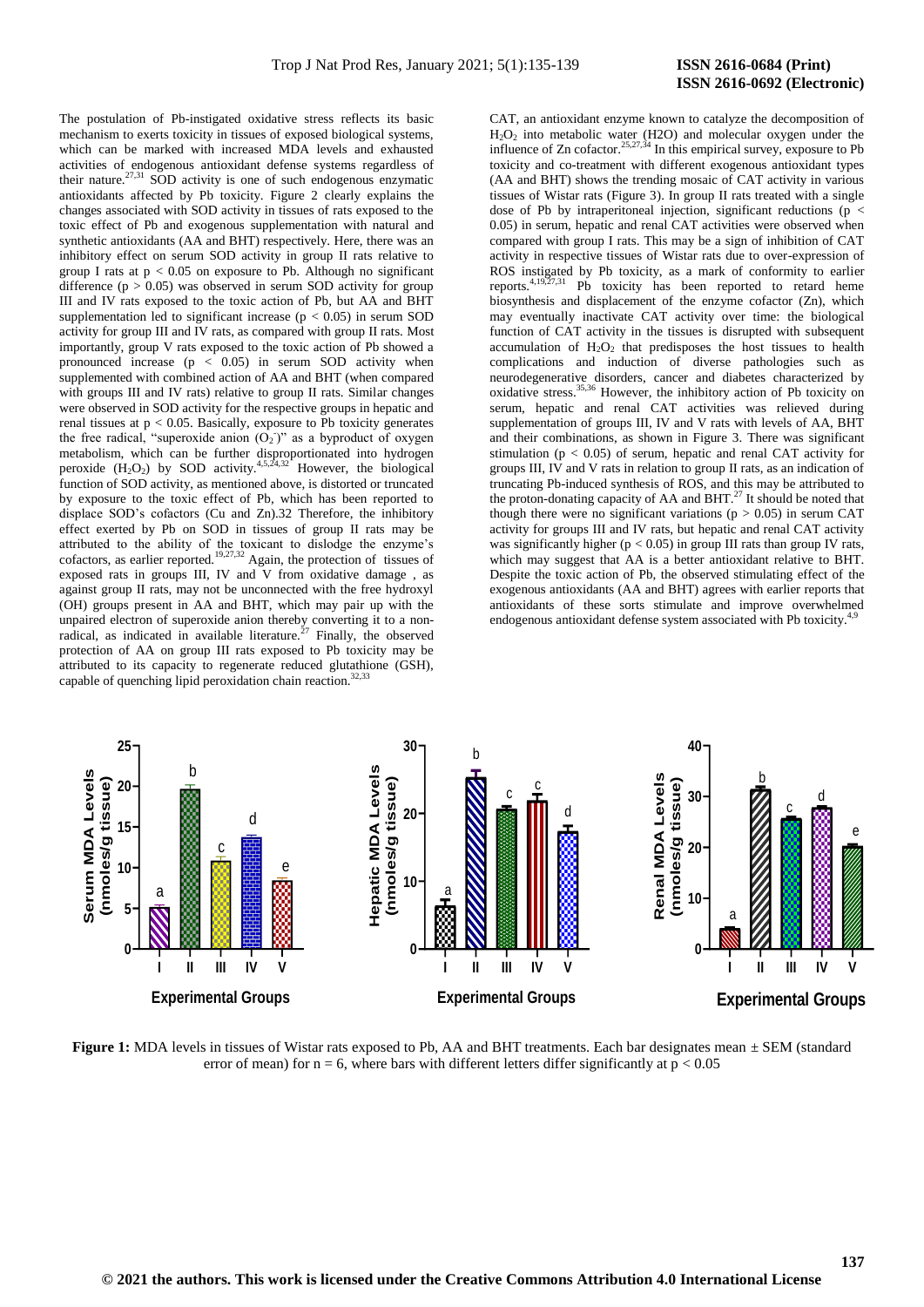

**Figure 2:** SOD activity in tissues of Wistar rats exposed to Pb, AA and BHT treatments. Each bar designates mean  $\pm$  SEM (standard error of mean) for  $n = 6$ , where bars with different letters differ significantly at  $p < 0.05$ 



**Figure 3:** CAT activity in tissues of Wistar rats exposed to Pb, AA and BHT treatments. Each bar designates mean  $\pm$  SEM (standard error of mean) for  $n = 6$ , where bars with different letters differ significantly at  $p < 0.05$ 

# **Conclusion**

**Experimental Groups**<br> **Experimental Groups**<br> **Experimental Groups**<br> **Experimental Groups**<br> **Experimental Groups**<br> **Experimental Groups**<br> **Experimental Groups**<br> **Experimental Groups**<br> **Experimental Groups**<br> **Experimental G** Exposure of biological systems to Pb toxicity certainly instigated oxidative stress in which the onset of different degrees of cellular injuries and pathologies were marked by the compromized SOD and CAT activities. This development may call for exogenous antioxidants to supplement the overwhelmed endogenous antioxidants, as observed in this study. The use of AA and BHT during exposure of Wistar rats to Pb toxicity showed a clear-cut amelioration of induced oxidative stress, where AA was a better antioxidant than BHT. The present study hereby culminates that natural antioxidant may be recommended as a better antioxidant source relative to synthetic antioxidant source to relieve Pb toxicity.

# **Conflict of interest**

The authors declare no conflict of interest.

#### **Authors' Declaration**

The authors hereby declare that the work presented in this article is original and that any liability for claims relating to the content of this article will be borne by them.

# **Acknowledgements**

The authors to thank Delta State University for supporting the research work.

# **References**

1. Woolf AD, Goldman R, Bellinger DC. Update on the clinical management of childhood lead poisoning. Pediatr Clin North Am. 2007; 54:271-294.